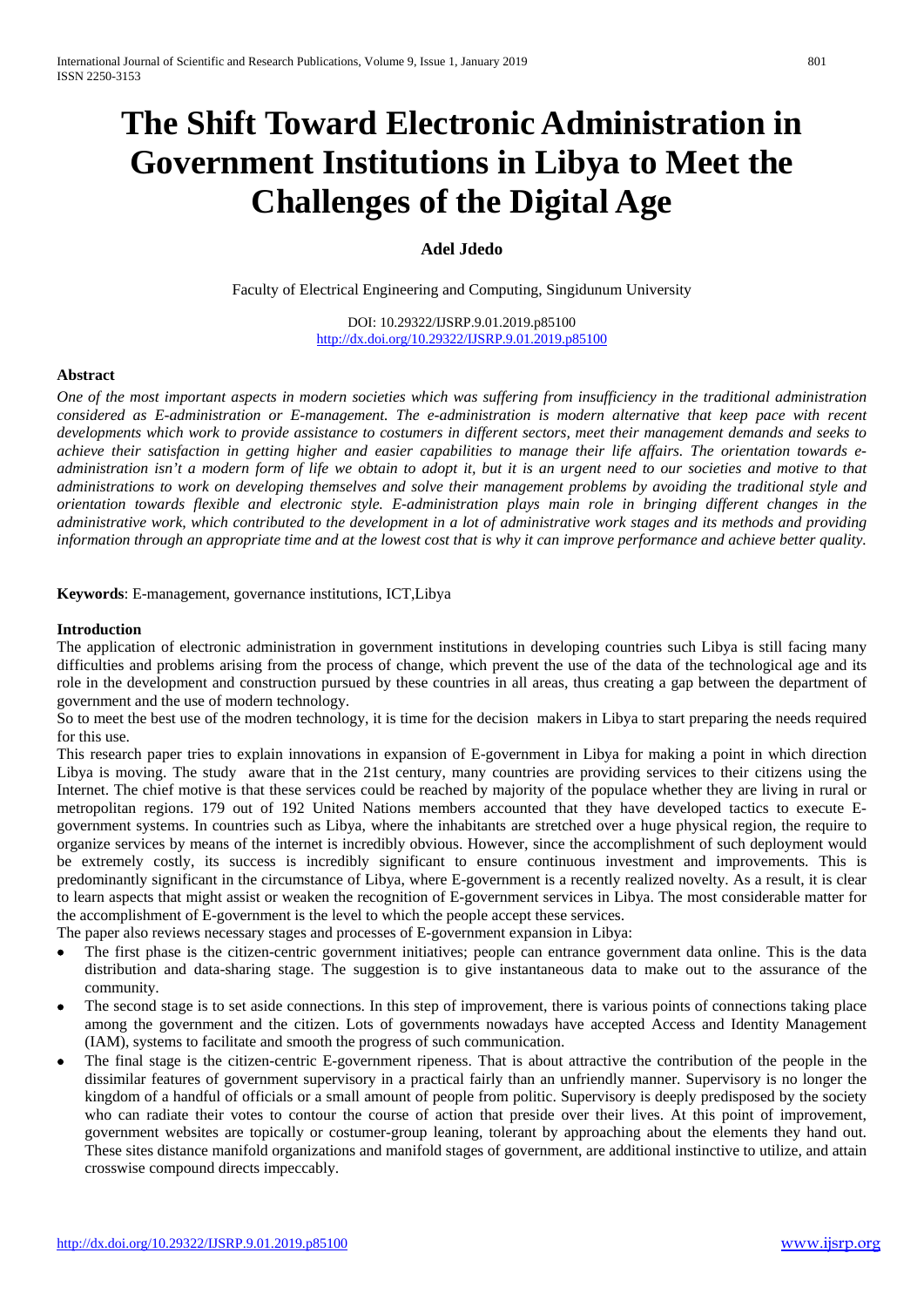The aim of this research is to analyses the drivers and barriers impacting on e-administration implementation in government institution in Libya to cope with the requirement of the digital age. The main objectives of this research that arise as a result of the above aim are:

- 1. The reason for the shift toward electronic administration in Libya.
- 2. The areas of application of the electronic administration in government institutions.
- 3. Requirements for the application of the electronic administration in government institutions.
- 4. Obstacles that limit the application of the electronic administration in government institutions.
- 5. The skills required in the administrative body of electronic administration in government institutions.
- 6. Training needs for human component in the electronic administration.
- 7. Evaluation of the ICT gap in Libya

This paper follows the descriptive method and analytical method through the description of the current reality of the ICT development which will benefit the modernization and improving the business performance to increase the possibility of future success of the government institutions as well as the level of the application of the electronic administration and e-management implementation in government institutions to meet the challenges of the Digital Age in Libya.

The researcher followed the descriptive analytical approach and the field study method being the most corresponding to the current study.

In order to achieve the research objectives, a research methodology that allows for the collection of secondary data through a literature review adopted, and for primary data to be gathered during a fieldwork exercise. The overall approach is of a single case study focusing on the level of the application of the electronic administration and e-management implementation in government institutions to meet the challenges of the Digital Age in Libya, chosen because case studies allow for rich data to be collected about the issue under investigation. The descriptive and deductive methods applied and also the methods of the questionnaire and SPSS statistical methods implemented.

The study society is represented in the most important government institutions in Libya.

The entries of the sample are represented in about 300 respondents from the personnel in the mentioned administrations.

# *The survey consists of two types of questions:*

1. The demographic characteristic which is represented by four questions regarding to gender, age, occupation level and number of years of experience

2. The questions about the impact of the ICT development which will benefit the modernization and improving the business performance to increase the possibility of future success of the government institutions as well as the level of the application of the electronic administration and e-management implementation in government institutions to meet the challenges of the Digital Age in Libya.

The questionnaire contains following parts:

- Part I includes General Information about the participants and gives data about their gender, age, occupation and the number of years they have worked in the given field meaning their experience.

- Part II is comprised of the questionnaire questions related to the level of the ICT development which will benefit the modernization and improving the business performance to increase the possibility of future success of the government institutions in Libya.

- Part III is comprised of the questionnaire questions related to the level of the application of the electronic administration and emanagement implementation in government institutions to meet the challenges of the Digital Age in Libya.

- Part IV is comprised of the questionnaire questions related to the impact of the level of ICT development on the level of the application of the electronic administration and e-management implementation in government institutions to meet the challenges of the Digital Age in Libya .

This study questionnaire has been addressed to the employees in the Libyan government institutions for the purpose of defining the role of the application of the electronic administration and e-management implementation to meet the challenges of the Digital Age in Libya .

The sample is selected as the following Table No 1:

|                                       | Number of questioners | Percentage |
|---------------------------------------|-----------------------|------------|
| All questioners                       | 350                   | 100%       |
| Collected questioners                 | 300                   | 85%        |
| Questioners not suitable for analysis |                       | 1%         |
| Analyzed questioners                  | 294                   | 84%        |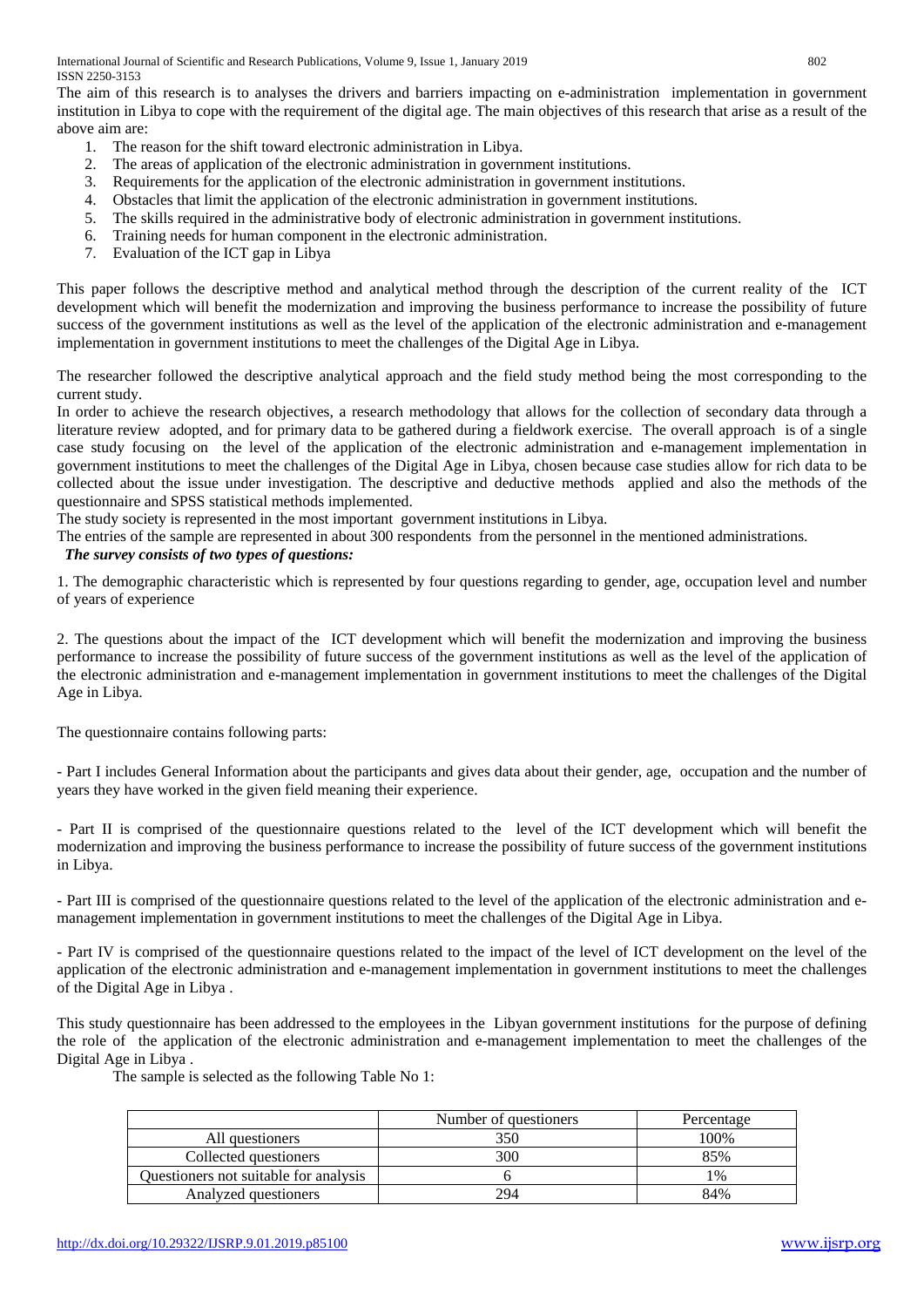To test the relation between the gender and the opinion of the respondents, the **Chi-Square is used as following:**

|                              | Value     | Df | Asymp. Sig. $(2-$<br>sided) |
|------------------------------|-----------|----|-----------------------------|
| Pearson Chi-Square           | $2.223^a$ |    | .527                        |
| Likelihood Ratio             | 2.190     |    | .534                        |
| Linear-by-Linear Association | .814      |    |                             |
| N of Valid Cases             | 294       |    |                             |

# Table No 2 : **Chi-Square Test**

A. 2 cells (25.0%) have expected count less than 5. The minimum expected count is .87.

To test the relation between the age and the opinion of the respondents, the **Chi-Square is used as following:**

|                              | Value            | Df | Asymp. Sig. $(2-$<br>sided) |
|------------------------------|------------------|----|-----------------------------|
| Pearson Chi-Square           | $18.784^{\rm a}$ |    | .027                        |
| Likelihood Ratio             | 14.881           |    | .094                        |
| Linear-by-Linear Association | .548             |    | .459                        |
| N of Valid Cases             | 294              |    |                             |

Table No 3: Chi-Square Tests

A. 6 cells (37.5%) have expected count less than 5. The minimum expected count is .39.

#### **Representing the results of the validation of study hypotheses**

Main hypothesis:

There is a statistically significant impact of the level of the ICT development on the level of the application of the electronic administration and e-management implementation in government institutions to meet the challenges of the Digital Age in Libya . Sub- hypotheses:

The first hypothesis:

There is a rise in the level of the ICT development which will benefit the modernization and improving the business performance to increase the possibility of future success of the government institutions in Libya.

The second hypothesis:

There is an increase in the level of the application of the electronic administration and e-management implementation in government institutions to meet the challenges of the Digital Age in Libya.

## **Table No 4 : Testing Sub-hypothesis 1**

**There is a rise in the level of the ICT development which will benefit the modernization and improving the business performance to increase the possibility of future success of the government institutions in Libya.**

| <b>Statement</b>                     |              | <b>Strongly</b><br>Agree | Agree | <b>Neutral</b> | <b>Disagree</b> | <b>Strongly</b><br><b>Disagree</b> | I don't<br>know |
|--------------------------------------|--------------|--------------------------|-------|----------------|-----------------|------------------------------------|-----------------|
| Improve productivity and increase    | Frequencies  | 59                       | 227   | 8              |                 |                                    |                 |
| capacity of government.              | Percentage % | 33                       | 64    | 3              |                 |                                    |                 |
| Reduce the overall costs of the      | Frequencies  | 82                       | 196   |                | 16              |                                    |                 |
| organization and efficiency gains.   | Percentage % | 62                       | 31    |                |                 |                                    |                 |
| Improve of quality of decision       | Frequencies  | 45                       | 214   | 19             | 16              |                                    |                 |
| and policy making.                   | Percentage % | 20                       | 62    | 11             | 7               |                                    |                 |
| Improve collaboration among          | Frequencies  | 119                      | 175   |                |                 |                                    |                 |
| different departments.               | Percentage % | 47                       | 53    |                |                 |                                    |                 |
| quality<br>of<br>Improve<br>services | Frequencies  | 102                      | 156   | 21             | 10              |                                    |                 |
| delivery<br>business<br>and<br>to    | Percentage % | 32                       | 45    | 11             | 7               |                                    |                 |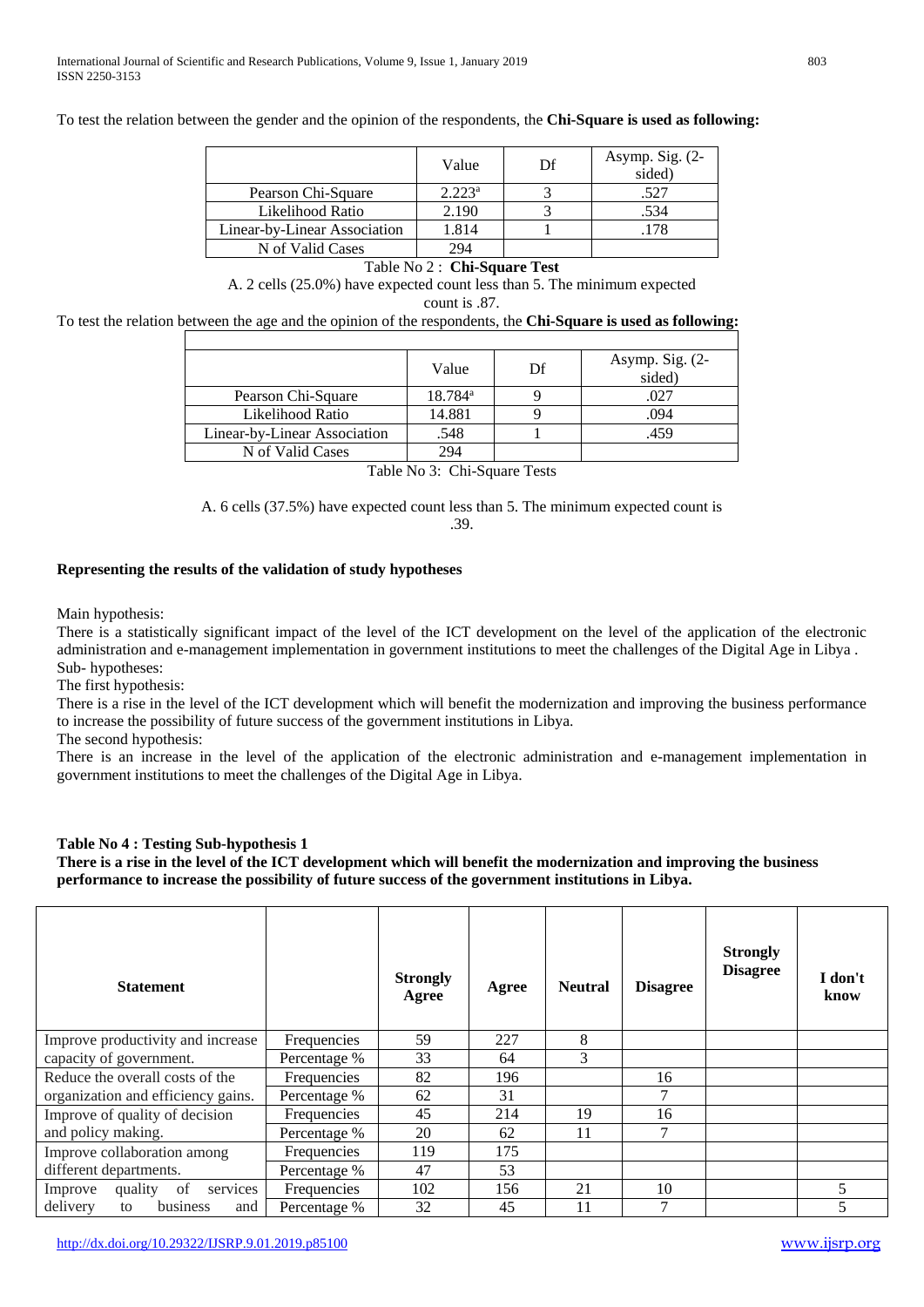| customers.                       |                    |     |     |    |     |     |    |
|----------------------------------|--------------------|-----|-----|----|-----|-----|----|
| Reduce human performance         | <b>Frequencies</b> | 66  | 174 | 24 | 30  |     |    |
| errors.                          | Percentage %       | 29  | 53  |    | 11  |     |    |
| collection,<br>Reduce<br>data    | Frequencies        | 97  | 147 | 22 | 18  |     | 10 |
| processing and storage.          | Percentage %       | 26  | 50  | 14 |     |     |    |
| Improve the organization's       | Frequencies        | 174 | 78  | 22 | 20  |     |    |
| business process.                | Percentage %       | 34  | 31  |    | 28  |     |    |
| Network and community            | Frequencies        | 14  | 18  | 21 | 154 | 87  |    |
| cohesion.                        | Percentage %       |     | 14  | 19 | 38  | 26  |    |
| Promote the use of ICT in other  | Frequencies        |     | 8   | 26 | 125 | 129 | h  |
| sectors of the society.          | Percentage %       |     |     | 21 | 36  | 33  |    |
| Provide protection, security and | Frequencies        | 17  | 234 | 14 | 12  | 12  |    |
| confidentiality of information.  | Percentage %       | 12  | 69  |    |     |     |    |

*The decision: In this test, we explore the level of the ICT development which will benefit the modernization and improving the business performance to increase the possibility of future success of the government institutions in Libya*

*After all calculations and statistical analysis on the sample under the study and extracting results from it can be concluded that there is an increase in the level of the ICT development which will benefit the modernization and improving the business performance to increase the possibility of future success of the government institutions in Libya. This proves that the subhypothesis 1 is valid and true.*

# **Table No 5: Testing Sub-hypothesis 2**

**There is an increase in the level of the application of the electronic administration and e-management implementation in government institutions to meet the challenges of the Digital Age in Libya**

| <b>Statement</b>                                                                      |              | <b>Strongly</b><br>Agree | Agree | <b>Neutral</b> | <b>Disagree</b> | <b>Strongly</b><br><b>Disagree</b> | I don't<br>know |
|---------------------------------------------------------------------------------------|--------------|--------------------------|-------|----------------|-----------------|------------------------------------|-----------------|
| The weakness of some managers                                                         | Frequencies  | 6                        | 175   | $\overline{7}$ | 96              | 8                                  | $\overline{2}$  |
| in the feasibility of applying<br>electronic administration.                          | Percentage % | 4                        | 43    | 7              | 38              | 5                                  | 3               |
|                                                                                       | Frequencies  | 90                       | 181   |                | 12              | 2                                  | 9               |
| Weak preparation and training of<br>staff to use electronic techniques.               | Percentage % | 28                       | 54    |                | 10              | 3                                  | 5               |
| confidence of the<br>Decreased                                                        | Frequencies  | 72                       | 191   | 14             | 12              |                                    | 5               |
| administration in its ability to use<br>electronic<br>management<br>applications.     | Percentage % | 14                       | 71    | 7              | 5               |                                    | 3               |
| Weakness<br>employees<br>some                                                         | Frequencies  | 63                       | 188   | 14             | 17              |                                    | 12              |
| idea<br>of e-<br>recognize<br>the<br>administration for fear of losing<br>their jobs. | Percentage % | 15                       | 66    | 7              | 9               |                                    | 3               |
| Lack of sufficient knowledge of                                                       | Frequencies  | 100                      | 153   |                | 14              | 24                                 | 3               |
| electronic<br>management<br>techniques.                                               | Percentage % | 38                       | 40    |                | 5               | 15                                 | $\overline{2}$  |
| Shortage of staff specializedin the                                                   | Frequencies  | 94                       | 165   | 19             | 16              |                                    |                 |
| operation and maintenance of<br>computers.                                            | Percentage % | 24                       | 54    | 12             | 10              |                                    |                 |
| Some<br>employees<br>fear                                                             | Frequencies  | 79                       | 158   | 19             | 19              | 10                                 | 9               |
| responsibility in the event of an<br>electronic device malfunctioning.                | Percentage % | 27                       | 49    | 9              | 9               | 3                                  | 3               |
| e-administration<br>Implementing                                                      | Frequencies  | 124                      | 147   | 5              | 15              | 3                                  |                 |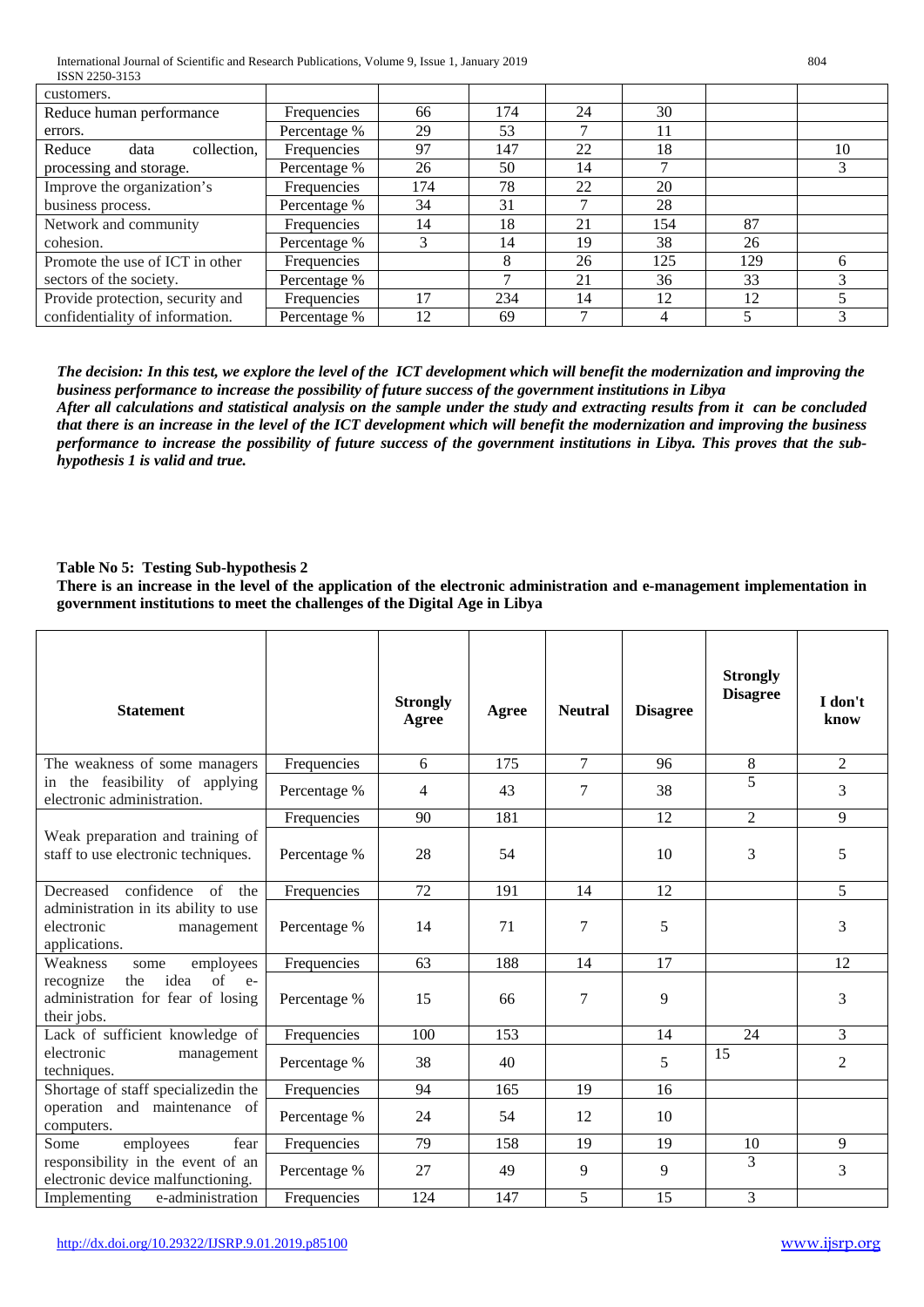| level of<br>higher<br>requires<br>a<br>knowledge among the employees.                      | Percentage % | 33  | 48  |     | 14  |    |
|--------------------------------------------------------------------------------------------|--------------|-----|-----|-----|-----|----|
| Complexity in understanding the                                                            | Frequencies  | 109 | 167 |     |     |    |
| processes and systems among the<br>employees.                                              | Percentage % | 34  | 47  |     | 13  |    |
| Disagreement of some                                                                       | Frequencies  | 89  | 182 | 16  |     |    |
| departments to change and poor<br>connectivity between the<br>departments of institutions. | Percentage % | 35  | 59  |     |     |    |
| Absence of law and regulations                                                             | Frequencies  | 14  | 17  | 124 | 136 | 19 |
| for the application of e-<br>administration                                                | Percentage % |     |     | 37  | 52  |    |

*The decision: in this test, we explore the level of the application of the electronic administration and e-management implementation in government institutions to meet the challenges of the Digital Age in Libya*

*After all calculations and statistical analysis on the sample under the study and extracting results from it can be concluded that there is a rise in the level of the application of the electronic administration and e-management implementation in government institutions to meet the challenges of the Digital Age in Libya. This proves that the sub-hypothesis 2 is valid and true.*

# **Table No 6 : Testing main hypothesis**

**There is a statistically significant impact of the level of the ICT development on the level of the application of the electronic administration and e-management implementation in government institutions to meet the challenges of the Digital Age in Libya .**

| <b>Statement</b>                                                                                                                                            |              | <b>Strongly</b><br>Agree | Agree | <b>Neutral</b>   | <b>Disagree</b> | <b>Strongly</b><br><b>Disagree</b> | I don't<br>know |
|-------------------------------------------------------------------------------------------------------------------------------------------------------------|--------------|--------------------------|-------|------------------|-----------------|------------------------------------|-----------------|
| The main of technical constraints                                                                                                                           | Frequencies  | 107                      | 158   | 12               | 8               | $\mathbf Q$                        |                 |
| for<br>e-management<br>implementation in government<br>institutions is speed of change in<br>information technology and the<br>difficulty of compatibility. | Percentage % | 22                       | 48    | 14               | 4               | 12                                 |                 |
| Poor infrastructure required to                                                                                                                             | Frequencies  | 95                       | 186   | 3                | 1               |                                    | 9               |
| implement e-management.                                                                                                                                     | Percentage % | 22                       | 62    | 5                | $\overline{2}$  |                                    | 9               |
| The weakness of the programs of                                                                                                                             | Frequencies  | 59                       | 183   | 16               | 19              |                                    | 17              |
| protection of data and<br>information.                                                                                                                      | Percentage % | 15                       | 57    | 5                | 16              |                                    | 7               |
| weakness<br>of<br>The<br>the                                                                                                                                | Frequencies  | 65                       | 169   | 27               | 31              |                                    | $\overline{2}$  |
| telecommunication service in the<br>institution.                                                                                                            | Percentage % | 19                       | 50    | 12               | 18              |                                    | 1               |
| Lack of accurate and integrated                                                                                                                             | Frequencies  | 144                      | 134   |                  | 16              |                                    |                 |
| databases.                                                                                                                                                  | Percentage % | 47                       | 43    |                  | 10              |                                    |                 |
| Insufficient computer hardware                                                                                                                              | Frequencies  | 103                      | 153   | 15               | 15              | $\overline{4}$                     | $\overline{4}$  |
| available in the government<br>institutions.                                                                                                                | Percentage % | 28                       | 48    | 9                | $\mathbf{Q}$    | $\overline{3}$                     | 3               |
| The weakness of the follow-up                                                                                                                               | Frequencies  | 104                      | 186   | $\overline{4}$   |                 |                                    |                 |
| and development of the software<br>applied.                                                                                                                 | Percentage % | 35                       | 62    | 3                |                 |                                    |                 |
| The indicative of a lack of                                                                                                                                 | Frequencies  | 130                      | 124   | 14               | 18              | 8                                  |                 |
| evidence<br>described<br>the<br>mechanisms for the application of<br>electronic administration.                                                             | Percentage % | 35                       | 34    | 10 <sup>10</sup> | 14              | $\overline{7}$                     |                 |
| Unstable power supply.                                                                                                                                      | Frequencies  | 103                      | 175   | 16               |                 |                                    |                 |
|                                                                                                                                                             | Percentage % | 33                       | 60    | $\overline{7}$   |                 |                                    |                 |
| The scarcity of the existence of a                                                                                                                          | Frequencies  | 8                        | 18    | 107              | 145             | 10                                 | 6               |
| backup system when a fault<br>happened.                                                                                                                     | Percentage % | 7                        | 17    | 22               | 35              | 14                                 | 5               |
| Easy penetration of the Internet.                                                                                                                           | Frequencies  | 3                        | 12    | 99               | 175             | 3                                  | $\overline{c}$  |
|                                                                                                                                                             | Percentage % | 4                        | 11    | 36               | 43              | $\overline{4}$                     | $\overline{2}$  |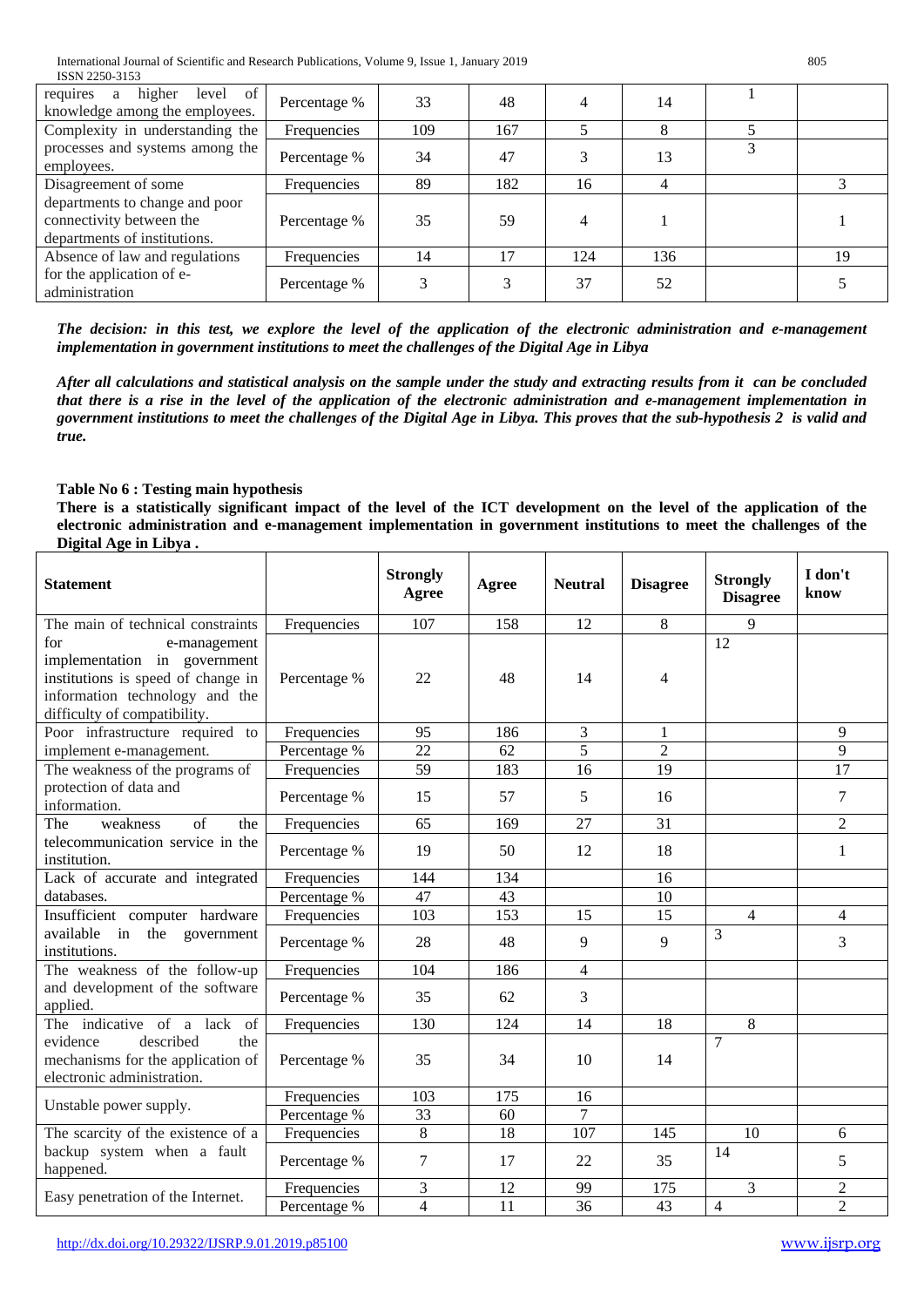*The decision: in this test, we explore the impact of the level of the ICT development on the level of the application of the electronic administration and e-management implementation in government institutions to meet the challenges of the Digital Age in Libya .*

*After all calculations and statistical analysis on the sample under the study and extracting results from it can be concluded that there is a statistically significant impact of the level of the ICT development on the level of the application of the electronic administration and e-management implementation in government institutions to meet the challenges of the Digital Age in Libya. This proves that the main hypothesis is valid and true.*

## **Results**

The paper presents citizen's satisfaction with this service and can help Libyan authorities to use superiority criterion to judge their service deliverance method, observe and institute original associations that could come out as hypothetical input. Moreover, this research explores difficulties that may be expected throughout E-government development efforts and presents alternatives for overcoming them.

With this research it is meant to make available facts, terms, and requirements for establishing E-government in Libya in order to present the best solution for the work that has to be done to develop E-government. This work was motivated by an ambition to influence E-government teaching, previously organized in the developing world, to make the most of the possibility for success. Here is as well presented the way how government should influence a change of the system inside its organizations as instrumental of transparency and information substitute what would help to improve deliverance of government services to populace, superior government connections with production and commerce, civilian empowerment throughout admittance to information and contribution in managerial and well-organized government executive.

## **Conclusions**

Government at all levels face a major challenge in attempting to turn the ownership structure of the large companies in order to open them to the market for attracting investors, but also not to lose profits which had so far. It has to wage between social costs and benefits into practical implications for project choice.

## **The importance of this research lies in the following points:**

The importance of this paper, above all, laying in recognizing the elements and processes which would help authorities understand the key issues influencing people`s needs as well as their approval with the services provided and also using the quality criteria to grade government's service delivery process. Furthermore, the importance in offering facts, terms, and requirements for establishment of E-government in Libya, to indicate the best solution for the emerging issues and actions to be taken to develop E-government and further bring benefit to the society.

## **Recommendations**

- Among the processes taking place in the majority of the modern world, Libya has to shift from the traditional ways of communication and service deliverance by the governments towards electronic ways of communication.
- The presented contemporary knowledge is supposed to be used in a mode favorable for the regime and general public.
- As an alternative of spotlighting on the practical manner of the E-government, the focus is supposed to be on forming a framework that can efficiently respond to citizens' needs.
- E-government has to keep up with transforms in the inner and outdoor environments to advance citizens' awareness by providing them with computers and internet courses and facilitating them to compact with the E-government services.
- The governments should parallel work on reducing if not entirely eliminating the obstacles preventing them to accomplish the goal of establishing efficient E-governments. These obstacles are many, ranging from political and communal to economic and technological.

## **References**

- 1. Hélène Michel, "e-Administration, e-Government, e-Governance and the Learning City: A typology of Citizenship management using ICTs." Electronic Journal of e-Government Volume 3 Issue 4 2005 (213-218).
- 2. Hafkin, N. and N. Taggart, "Gender, Information Technology, and Developing Countries: An Analytic Study", Academy for Educational Development for the United States Agency for International Development, (2001)
- 3. Almaghrebi, A., "Requirements of applying e- Administration service delivery, trends towards workers: an empirical study on the Damietta port. A paper introduced to The twentieth annual scientific conference, the service industry in the Arab future vision", Mansoura University; (20 – 22 2004 April).
- 4. Mellivell, L, "British University E- Management in Hong Kong Setting. Higher Education in Hong Kong", 6(2), 32 77(2007)
- 5. Abdulnaser, M & Quraishi, "The contribution of e-governance in the development of the administrative work of higher education institutions: A case study of Faculty of science and technology, University of-BiskraAlgeria. Elbahith Review, Kasdi Merbah University of Ouargla" – Algeria, 9, 87 –100(2011)